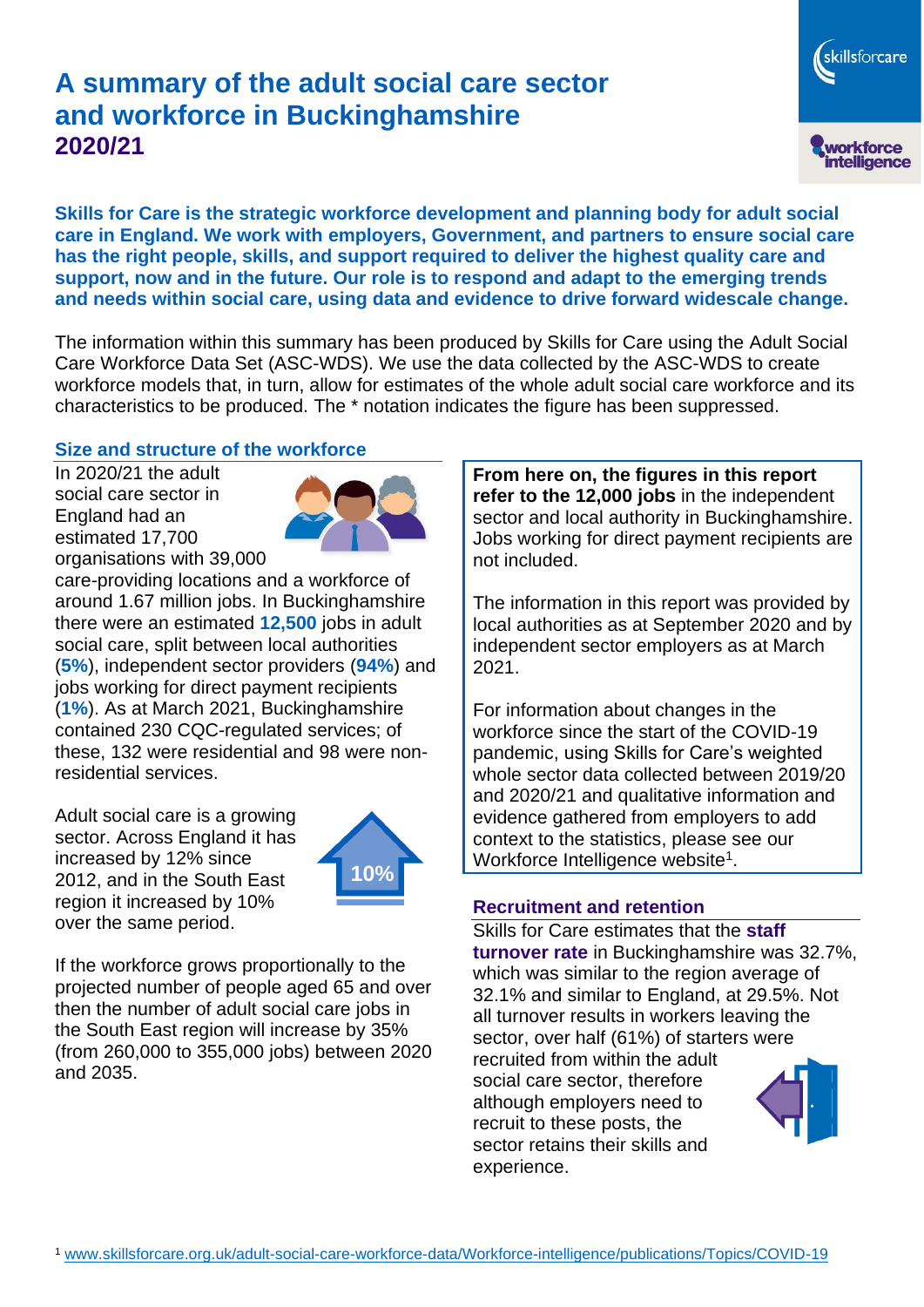Adult social care has an experienced 'core' of workers. Workers in Buckinghamshire had on average **8.5 years of experience in the sector** and 79% of the workforce had been working in the sector for at least three years.

Using both workforce intelligence evidence and our links with employers and stakeholders across England, we know that recruitment and retention is one of the largest issues faced by employers. We have many resources and tools available to help, for example the 'Values-based recruitment and retention toolkit'<sup>2</sup> and 'Seeing potential: widen your talent pool'. <sup>3</sup> For more information please visit: [www.skillsforcare.org.uk/recruitment-retention](http://www.skillsforcare.org.uk/recruitment-retention)

### **Employment information**

We estimate Buckinghamshire had **12,000** adult social care jobs employed in the local authority and independent sectors. These included 850 managerial roles, 600 regulated professionals, 8,800 direct care (including 7,500 care workers), and 1,900 other-non-care proving roles.

The average number of **sickness days** taken in the last year in Buckinghamshire was 9.2, (8.7 in South East and 9.5 across England). With an estimated directly employed workforce of 10,500, this would mean employers in Buckinghamshire lost approximately **95,000 days to sickness in 2020/21**. In England levels of staff sickness have nearly doubled over the course of the pandemic between 2019/20 and 2020/21, in total around 6 million extra days were lost to sickness than in the year before.

Almost a third (28%) of the workforce in Buckinghamshire were on zero-hours contracts. Over half (57%) of the workforce usually worked full-time hours and 43% were part-time.

> 25% 24% 28%

### **Chart 1. Proportion of workers on zero hours contracts by area**

| England         |  |
|-----------------|--|
| South East      |  |
| Buckinghamshire |  |



The majority (82%) of the workforce in Buckinghamshire were female, and the average age was 43.8 years old.



Workers aged 24 and under made up 9% of the workforce and workers aged over 55 represented 26%. Given this age profile approximately 3,100 people will be reaching retirement age in the next 10 years.

Nationality varied by region, in England 83% of the workforce identified as British, while in the South East region this was 77%. An estimated 68% of the workforce in Buckinghamshire identified as British, 15% identified as of an EU nationality and 17% a non-EU nationality, therefore there was a similar reliance on EU and non-EU workers.

### **Pay**



Table 1 shows the full-time equivalent annual or hourly pay rate of selected job roles in Buckinghamshire (area), South East (region) and England. All

figures represent the independent sector as at March 2021, except social workers which represent the local authority sector as at September 2020. At the time of analysis, the National Living Wage was £8.72.

#### **Table 1. Average pay rate of selected job roles by area**

|                                 | England | Region  | Area    |
|---------------------------------|---------|---------|---------|
| Full-time equivalent annual pay |         |         |         |
| Social Worker <sup>t</sup>      | £37,100 | £37,500 | £42,300 |
| Registered nurse                | £33,600 | £35,000 | £37,200 |
| Hourly pay                      |         |         |         |
| National Living<br>Wage         | £8.72   | £8.72   | £8.72   |
| Senior care worker              | £10.00  | £10.22  | £10.62  |
| Care worker                     | £9.29   | £9.46   | £9.55   |
| Support and<br>outreach         | £9.53   | £9.62   | £10.03  |

†Local authority social workers only.

Please note that pay varies by sector, with local authority pay generally being higher than independent sector pay.

[www.skillsforcare.org.uk/vba](http://www.skillsforcare.org.uk/vba)